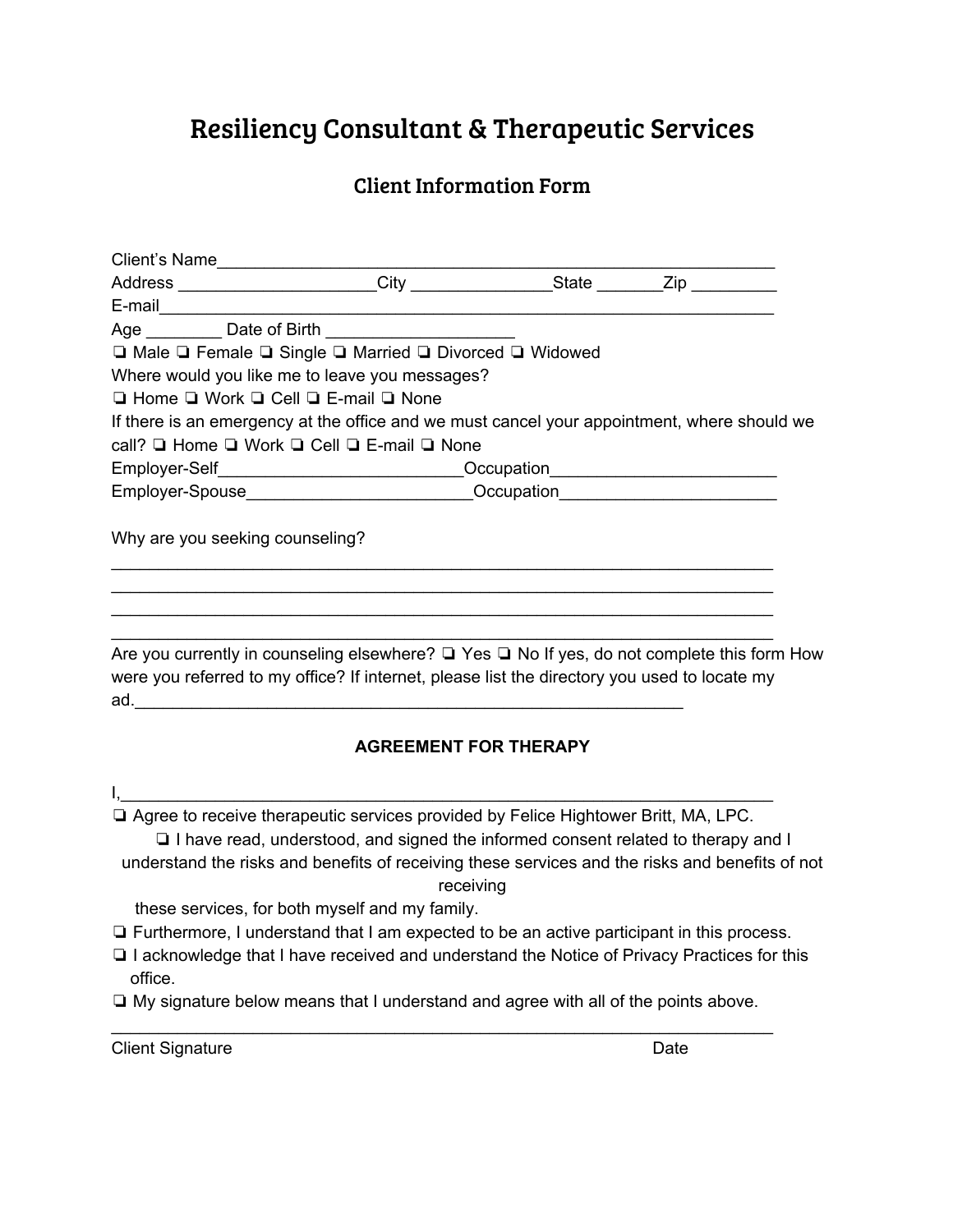#### **HEALTH PROVIDER'S STATEMENT**

I have inquired to insure that the patient understood the above description of the limits on confidentiality.

\_\_\_\_\_\_\_\_\_\_\_\_\_\_\_\_\_\_\_\_\_\_\_\_\_\_\_\_\_\_\_\_\_\_\_\_\_\_\_\_\_\_\_\_\_\_\_\_\_\_\_\_\_\_\_\_\_\_\_\_\_\_\_\_\_\_\_\_\_\_

Health Provider's Signature **Date Date** Date **Date** 

#### **HIPPA Notice of Privacy Practices**

This notice describes how medical information about you may be used and disclosed and how you can get access to this information. Please review it carefully. This notice of Privacy Practices describes how we may use and disclose your protected health information (PHI) to carry out treatment, payment or health care operations (TPO) and for other purposes that are permitted or required by law. It also describes your rights to access and control your protected health information. "Protected health information" is information about you, including demographic information, that may identify you and that is related to your past, present, or future physical or mental health or condition and related health care services.

#### **Uses and Disclosures of Protected Health Information**

Your protected health information may be used and disclosed by your therapist and others outside of our office that are involved in your care and treatment for the purpose of providing health care services to you, to pay your health care bills, to support the operation of the therapist's practice as necessary, and any other use required by law.

**Treatment:** We will use and disclose your protected health information as necessary to provide, coordinate, or manage your health care and any related services. This includes the coordination of management of your health care with a third party. For example, we would disclose your protected health information, as necessary, to a home health agency that provides care to you; or your protected health information may be provided to a physician to whom you have referred to insure that the physician has the necessary information to diagnose or treat you.

**Payment:** Your protected health information will be used, as needed, to obtain payment for your health care services. For example, obtaining approval for a hospital stay or a higher level of treatment may require that your relevant protected health information be disclosed to the health plan to obtain approval for admission.

**Healthcare Operations:** We may use or disclose, as needed, your protected health information to support the business activities of your therapist's practice. These activities include, but are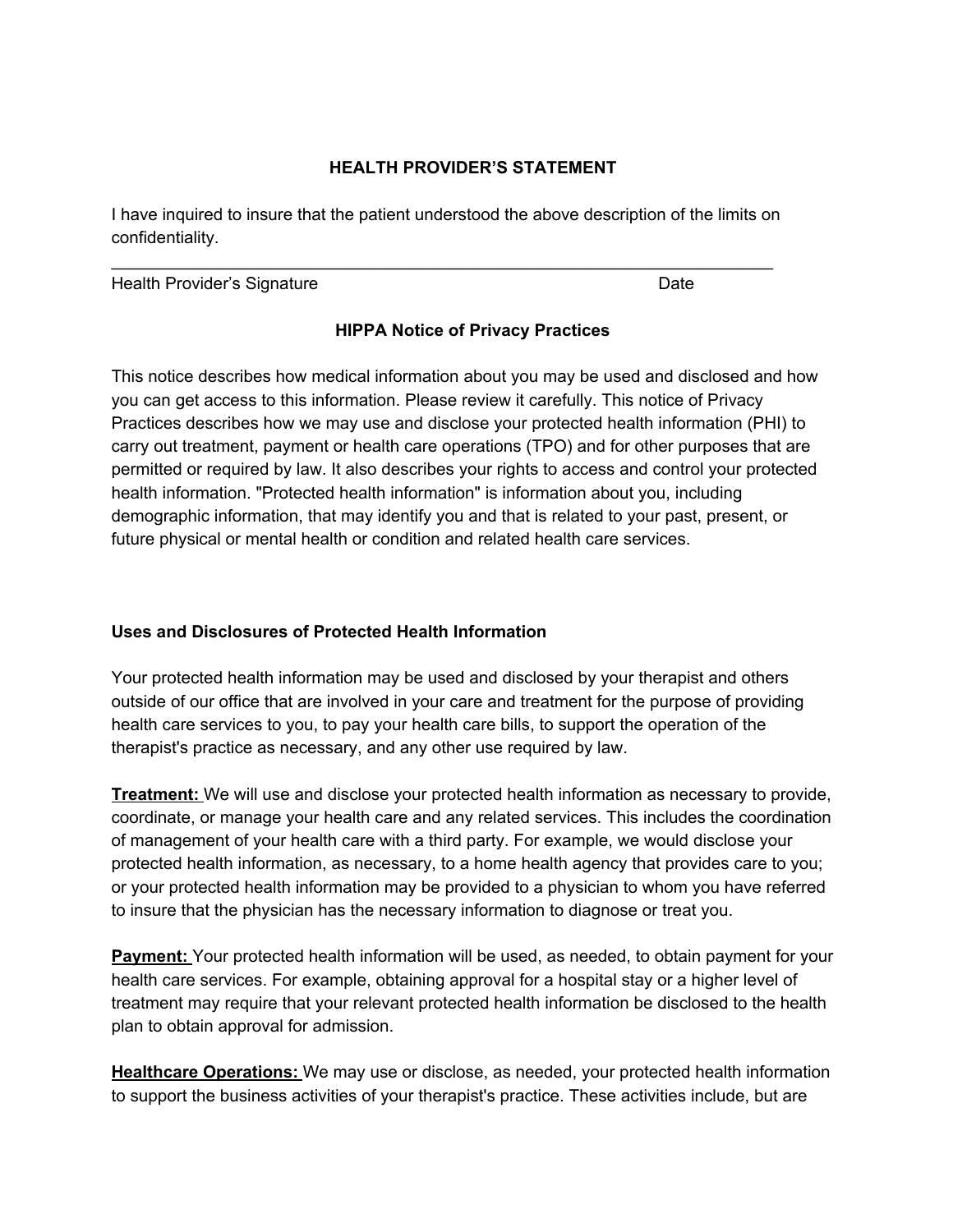not limited to, quality assessment activities, employee review activities, training of therapists associated with this practice, licensing, marketing and fund raising activities, and conducting or arranging for other business activities. For example, we may call you by name in the waiting room when the therapist is ready to see you. We may use or disclose your protected health information, as necessary, to contact you to remind you of your appointment. We may use or disclose your protected health information in the following situations without your authorization: communicable diseases, abuse or neglect, food and drug administration requirements, legal proceedings, law enforcement, coroners, and if you present a threat to yourself or to others. Other Permitted and Required Uses and Disclosures will be made only with your consent, authorization and opportunity to object unless required by law. You may revoke this authorization at any time, in writing, except to the extent that your therapist or the therapist's practice has taken an action in reliance on the use or disclosure indicated in the authorization.

### **Acknowledgement of Receipt of HIPPA Notice of Privacy Practices**

I acknowledge that I have received and understood the HIPPA Notice of Privacy Practices for this office:  $\qquad \qquad \qquad \qquad$ 

\_\_\_\_\_\_\_\_\_\_\_\_\_\_\_\_\_\_\_\_\_\_\_\_\_\_\_\_\_\_\_\_\_\_\_\_\_\_\_\_\_\_\_\_\_\_\_\_\_\_\_\_\_\_\_\_\_\_\_\_\_\_\_\_\_\_\_\_\_\_\_\_\_\_\_\_

| Client signature (parent or guardian if minor patient)       | Date |
|--------------------------------------------------------------|------|
| <b>Consent for Use and Disclosure of Health Information:</b> |      |

 $\overline{a}$ 

I hereby permit and release Felice Hightower Britt, MA, LPC to release and furnish all medical and financial data related to my care that may be necessary now or in the future for purposes of treatment, payment, or healthcare operations to assist with, aid in, or facilitate the collection of data for purposes of utilization review, quality assurance, or medical outcomes evaluation purposes. Such information may be released to HMOs, PPOs, managed care organizations, IPAs, or other governmental or third party payors, or any organization contracting with any of the above entities to perform such functions.

Client signature (parent or guardian if minor patient) Date You have the right to request restrictions of uses and disclosures of your health information; however, this office is not required to agree to a requested restriction. You have the right to

\_\_\_\_\_\_\_\_\_\_\_\_\_\_\_\_\_\_\_\_\_\_\_\_\_\_\_\_\_\_\_\_\_\_\_\_\_\_\_\_\_\_\_\_\_ \_\_\_\_\_\_\_\_\_\_\_\_\_\_\_\_\_\_\_\_\_\_\_\_

revoke this consent in writing, except to the extent that this office has previously taken action in reliance on this consent. Your treatment by this office is conditional on your signing this consent form.